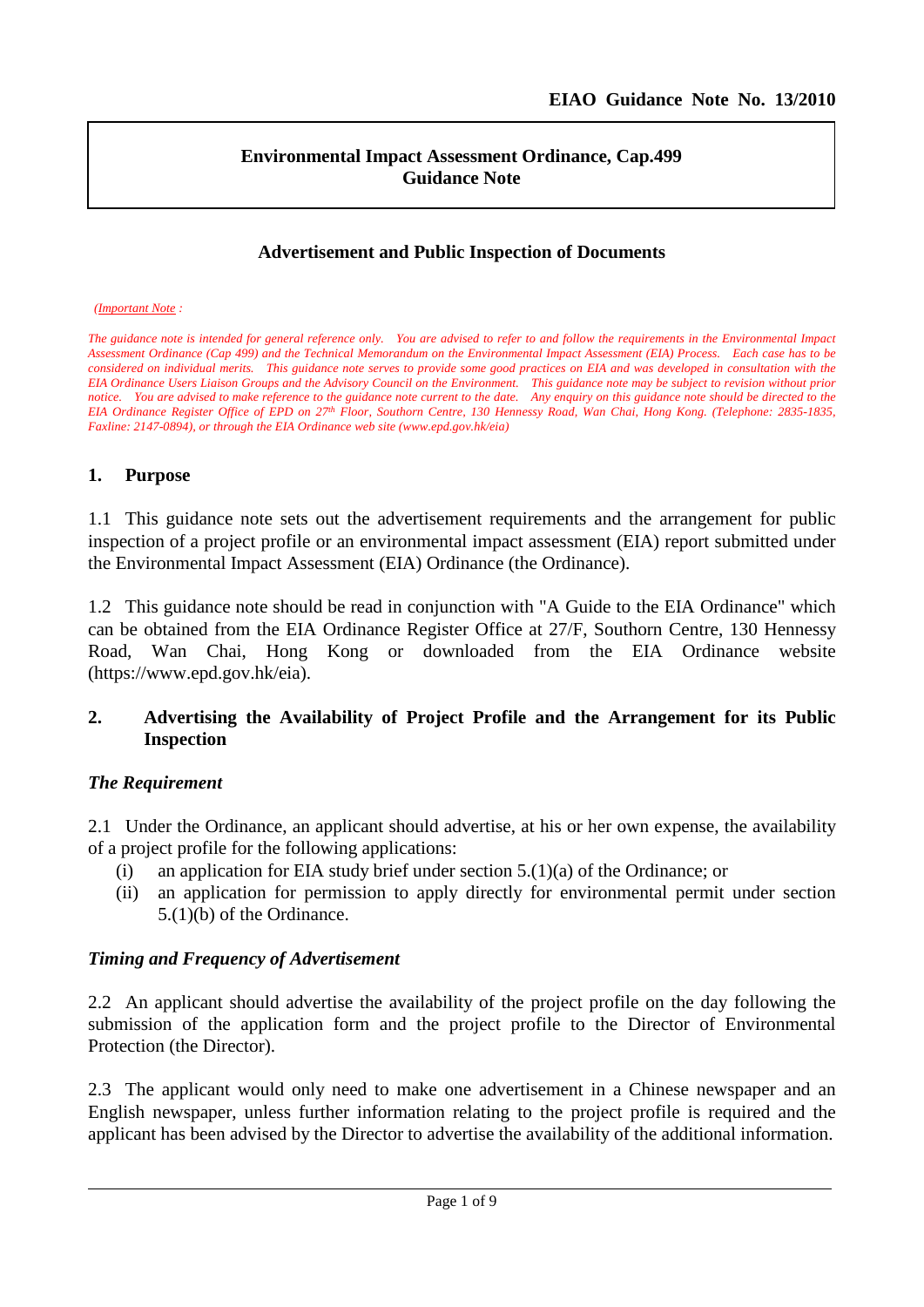# *The Format and Size of Advertisement*

2.4 For a project profile submitted for an application for EIA study brief, the format of advertisement should follow Appendix 1.

2.5 For a project profile submitted for an application for permission to apply directly for environmental permit, the format of advertisement should follow Appendix 2. The applicant should state clearly whether the application is pursuant to section 5.(9), 5.(10) or 5.(11) of the Ordinance.

## *Advertising the Availability of Additional Information*

2.6 If the Director requires further information concerning the project profile, the applicant may have to advertise the availability of the additional information. The Director will advise the applicant the details of such an advertisement.

## *Period and Place of Public Inspection of Project Profile*

2.7 The Director will place the project profile at the following locations for the public to inspect for 14 days from the day of the advertisement:

- (a) The EIA Ordinance Register Office, Environmental Protection Department, 27th floor, Southorn Centre, 130 Hennessy Road, Wan Chai, Hong Kong (Opening hours: Monday to Friday 0900 to 1700, closed on Saturday, Sunday and Public Holidays);
- (b) Wan Chai Environmental Resource Centre, 221 Queen's Road East, Wan Chai, Hong Kong (Opening hours: Monday, Wednesday to Friday 1000 to 1700, closed on Tuesday, Saturday, Sunday and Public Holidays) [Note: Temporarily closed due to renovation.]; and
- (c) the relevant District Offices in those districts where the designated project will be located (Opening hours: normal office hours of District Offices).

The Director will also upload the project profile to the EIA Ordinance website (https://www.epd.gov.hk/eia).

2.8 Before the public inspection period expires, the public may forward written comments to the Director by post or fax or email to the EIA Ordinance Register Office at the following address:

The EIA Ordinance Register Office Environmental Protection Department 27th floor, Southorn Centre, 130 Hennessy Road, Wanchai, Hong Kong Fax. no.: 2147 0894 Email address: [eiaocomment@epd.gov.hk](mailto:eiaocomment@epd.gov.hk)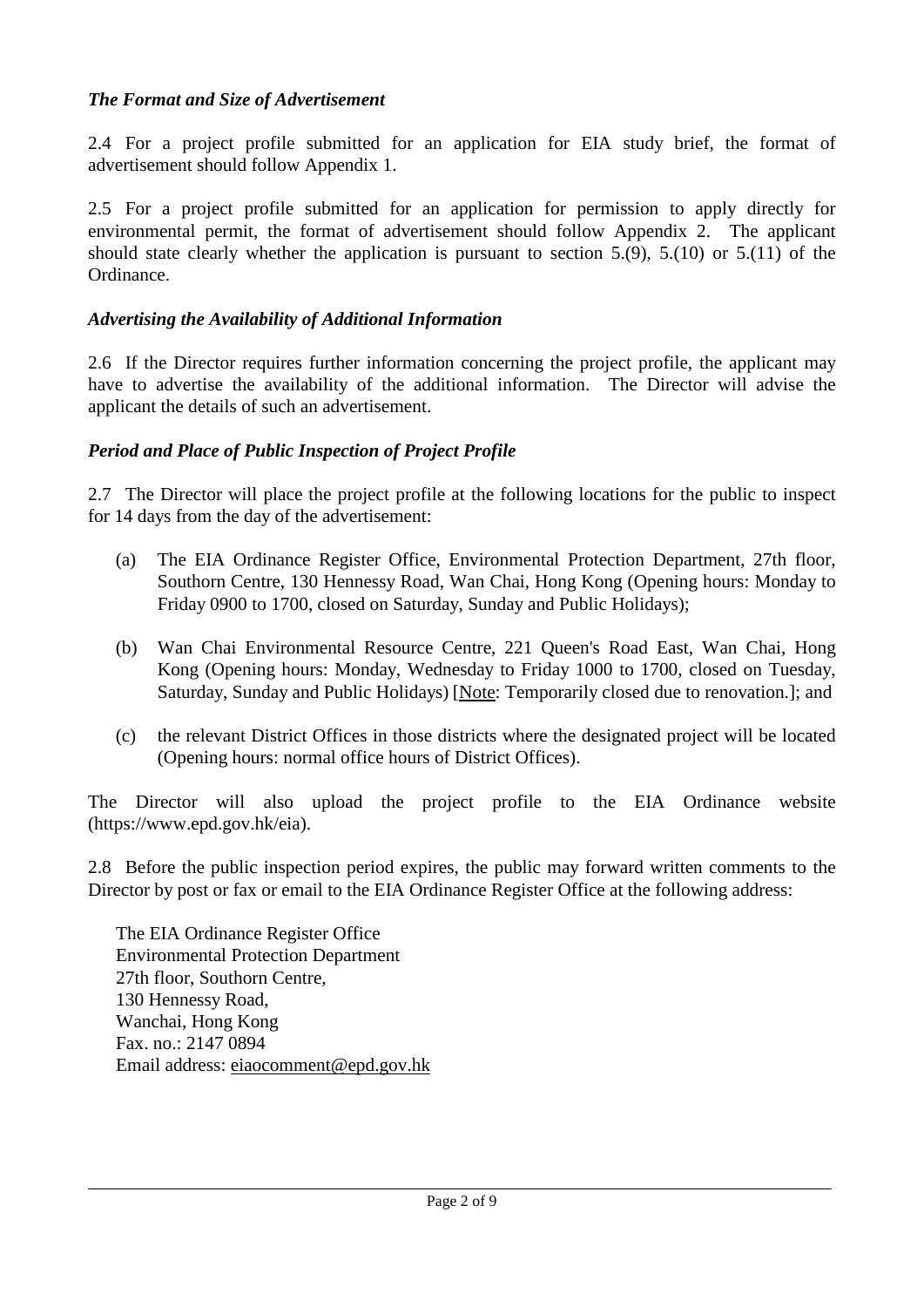## **3. Advertising the Availability of EIA Report and the Arrangement for its Public Inspection**

# *The Requirement*

3.1 Under the Ordinance, an applicant should advertise the availability of the EIA report when the report is considered by the Director as meeting the requirements of the EIA study brief and the Technical Memorandum on EIA Process.

# *Delivery of EIA Reports*

3.2 The applicant should notify EPD of date of advertisement at least two full working days before the day of first advertisement and submit (no. of EIA report specified in the EIA study brief) with electronic copy to the EIA Ordinance Register Office on the 27th Floor, Southorn Centre, 130 Hennessy Road, Wan Chai, Hong Kong. If EPD find the electronic copy differs from the hard copy substantially, the applicant would be required to defer the date of advertisement until the defect is rectified.

# *Timing and Frequency of Advertisement*

3.3 The applicant should advertise the availability of the EIA report once every 10 days of the 30 days public inspection period. The arrangement should be as follows:

- (a) the first advertisement to be placed on the same day of the placing of the report at locations required by the Director;
- (b) the second advertisement to be placed 10 days after the first advertisement; and
- (c) the third advertisement to be placed 10 days after the second advertisement.

# *The Format and Size of Advertisement*

3.4 The format of the advertisement should follow Appendix 3. If the Director requires any other information relating to the project to be set out in the advertisement, the applicant will be informed of the requirements.

# *Re-advertisement*

3.5 If the applicant fails to comply with the requirements for advertising the availability of the EIA report, the Director may require the applicant to re-advertise or extend the period of public inspection for up to another 30 days.

# *Period and Place of Public Inspection of EIA Report*

3.6 The applicant should make available at least two copies of the EIA report at a location in his or her office that is accessible to the public during normal office hours. The advertisement notice should be attached to the EIA report so that the public can know the duration of the public inspection period and the address to which his or her written comments can be sent.

3.7 The applicant should provide sufficient copies of the EIA report for the Director to place them at the following locations for the public to inspect for 30 days: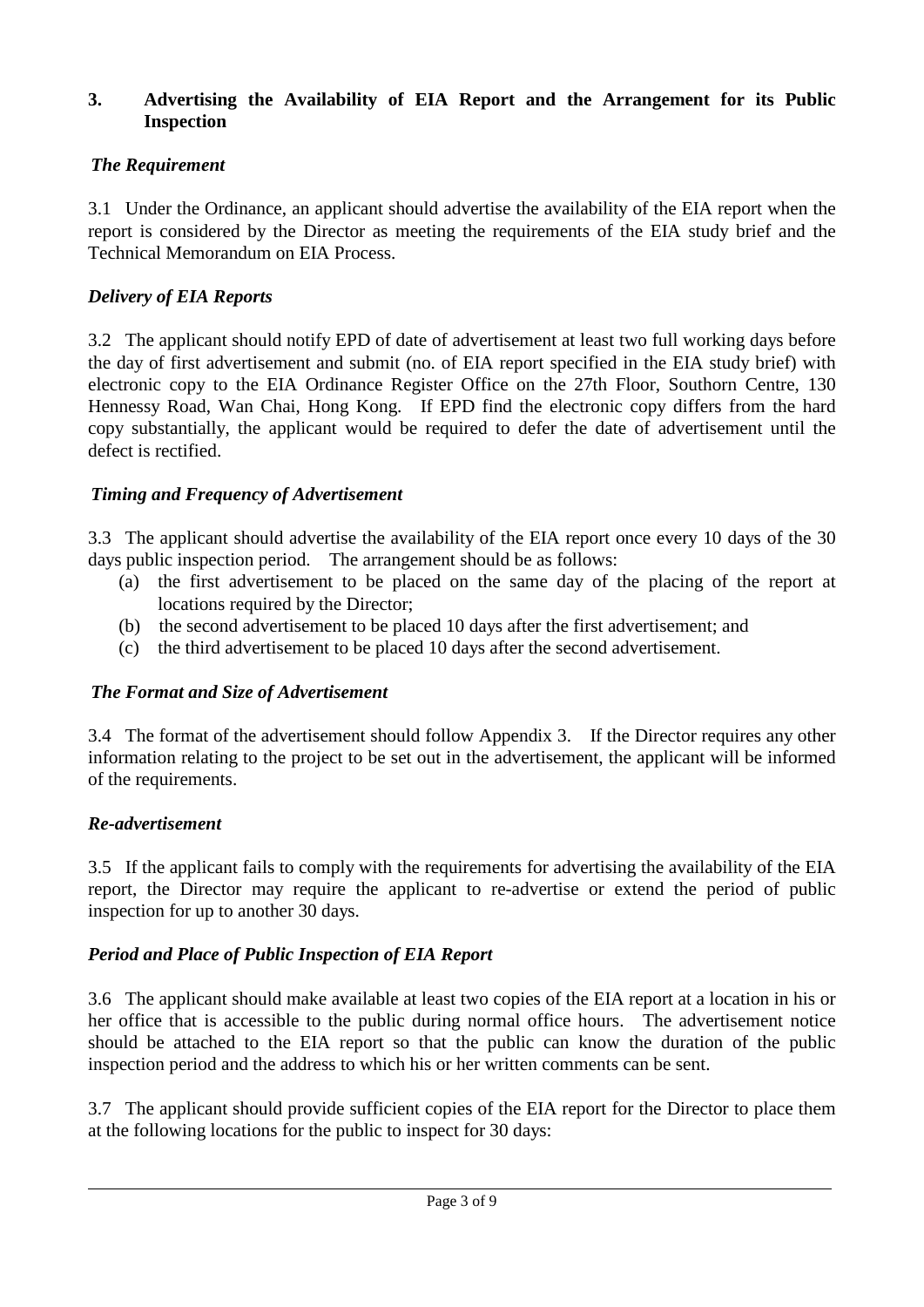- (a) The EIA Ordinance Register Office, Environmental Protection Department, 27th floor, Southorn Centre, 130 Hennessy Road, Wan Chai, Hong Kong (Opening hours: Monday to Friday 0900 to 1700, closed on Saturday, Sunday and Public Holidays);
- (b) Wan Chai Environmental Resource Centre, 221 Queen's Road East, Wan Chai, Hong Kong (Opening hours: Monday, Wednesday to Friday 1000 to 1700, closed on Tuesday, Saturday, Sunday and Public Holidays) [Note: Temporarily closed due to renovation.]; and
- (c) the relevant District Offices in those districts where the designated project will be located (Opening hours: normal office hours of District Offices).

The Director will also upload the EIA report to the EIA Ordinance website (https://www.epd.gov.hk/eia).

3.8 Before the public inspection period expires, the public may forward written comments to the Director by post or fax or email to the EIA Ordinance Register Office at the address given in this guidance note.

# **4. Confirmation of Advertisement**

4.1 The applicant should confirm that the advertisement have been placed as required by filling in Appendix 4 or 5 and faxing it back on the day of the advertisement to the EIA Ordinance Register Office at fax. no. 21470894, together with copies of the advertisements.

# **5. Further Enquiries**

5.1 Any further enquiries could be made to the EIA Ordinance Register Office.

Environmental Protection Department Date of issue: October 2010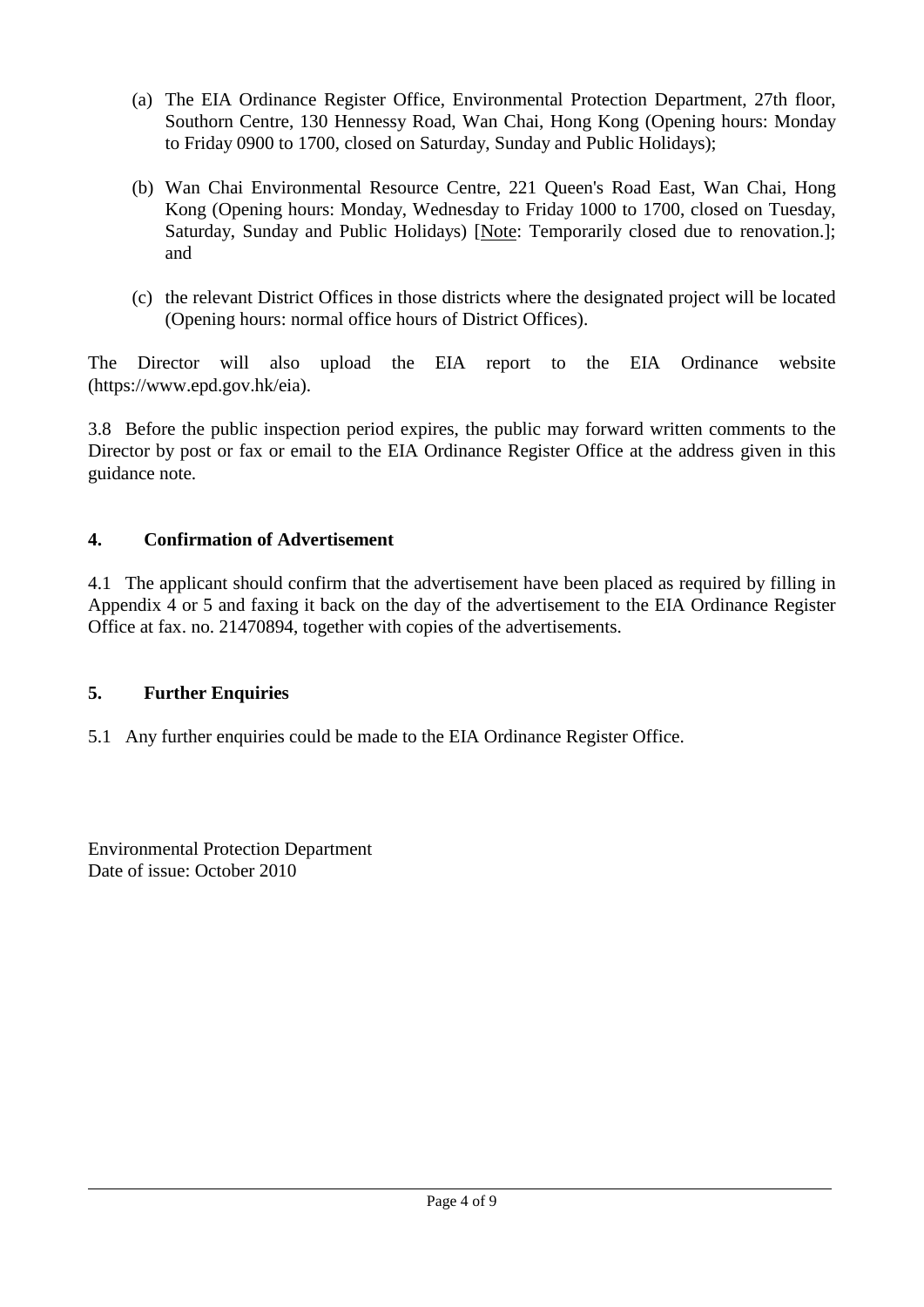### Appendix 1 - Format of Advertisement for Application for EIA Study Brief

#### **ENVIRONMENTAL IMPACT ASSESSMENT ORDINANCE (CHAPTER 499) Application for Environmental Impact Assessment Study Brief under Section 5.(1)(a)**

An application for environmental impact assessment (EIA) study brief to proceed with EIA study for *<< title of the proposed designated project >>* has been submitted by *<< name of the applicant >>* to the Director of Environmental Protection under section 5.(l)(a) of the EIA Ordinance.

The project profile prepared by the applicant is now available for inspection from *<< date of this advertisement >>* to *<< date of this advertisement + 13 calendar days >>* at the following locations:

- i. The EIA Ordinance Register Office, Environmental Protection Department, 27th floor, Southorn Centre, 130 Hennessy Road, Wan Chai, Hong Kong (Opening hours: Monday to Friday 0900 to 1700, closed on Saturday, Sunday and Public Holidays); and
- ii. *<< relevant District Office(s) >>* during normal office hours.

The project profile will also be uploaded to the EIA Ordinance website (https://www.epd.gov.hk/eia).

The public may forward written comments on the project profile to the Director of Environmental Protection on environmental issues covered by the Technical Memorandum on EIA Process within 14 days of this advertisement. The Technical Memorandum can be obtained from the EIA Ordinance Register Office or the EIA Ordinance website. The comments from the public may be forwarded to any relevant parties in processing of the application. Any written comments should be sent to the following address by post or fax or [email:](mailto:)

The EIA Ordinance Register Office Environmental Protection Department 27th floor, Southorn Centre, 130 Hennessy Road, Wanchai, Hong Kong.

Fax. no.: 2147 0894 Email address: [eiaocomment@epd.gov.hk](mailto:eiaocomment@epd.gov.hk)

*<< Date of advertisement >>*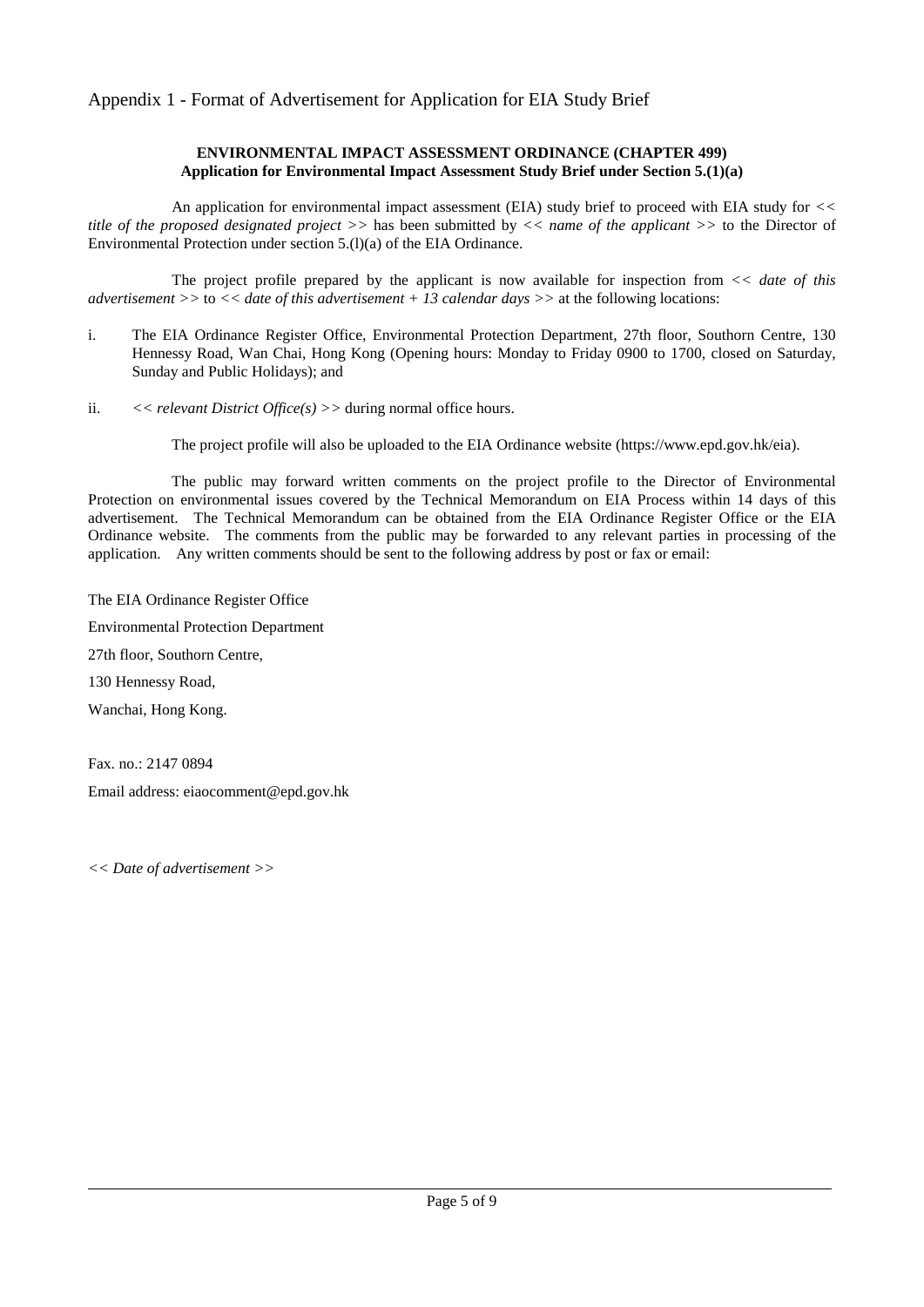Appendix 2 - Format of Advertisement for Application for Permission to Apply Directly for

Environmental Permit

#### **ENVIRONMENTAL IMPACT ASSESSMENT ORDINANCE (CHAPTER 499)**

**Application for Permission to Apply Directly for Environmental Permit under Section 5.(1)(b) and** *<< either Section 5.(9), 5.(10) or 5.(11), use one number only in this box >>*

An application for permission to apply directly for environmental permit has been submitted by *<< name of the applicant >>* for the *<< title of the proposed designated project >>* to the Director of Environmental Protection under section 5.(1)(b) and  $\langle \rangle$  section 5.(9), 5.(10) or 5.(11), fill in one section number only in this box  $\langle \rangle$  of the Environmental Impact Assessment (EIA) Ordinance.

The project profile prepared by the applicant is now available for inspection from << *date of this advertisement*  >> to << *the date of this advertisement + 13 calendar days*>> at the following locations:

- i. The EIA Ordinance Register Office, Environmental Protection Department, 27th floor, Southorn Centre, 130 Hennessy Road, Wan Chai, Hong Kong (Opening hours: Monday to Friday 0900 to 1700, closed on Saturday, Sunday and Public Holidays); and
- ii. *<< relevant District Office(s) >>* during normal office hours.

The project profile will also be uploaded to the EIA Ordinance website (https://www.epd.gov.hk/eia).

The public may forward written comments on the project profile to the Director of Environmental Protection on environmental issues covered by the Technical Memorandum on EIA Process within 14 days of this advertisement. The Technical Memorandum can be obtained from the EIA Ordinance Register office or the EIA Ordinance website. The comments from the public may be forwarded to any relevant parties in processing of the application. Any written comments should be sent to the following address by post or fax or email:

The EIA Ordinance Register Office Environmental Protection Department 27th floor, Southorn Centre, 130 Hennessy Road, Wanchai, Hong Kong.

Fax. no.: 2147 0894 Email address: [eiaocomment@epd.gov.hk](mailto:eiaocomment@epd.gov.hk)

*<< Date of advertisement >>*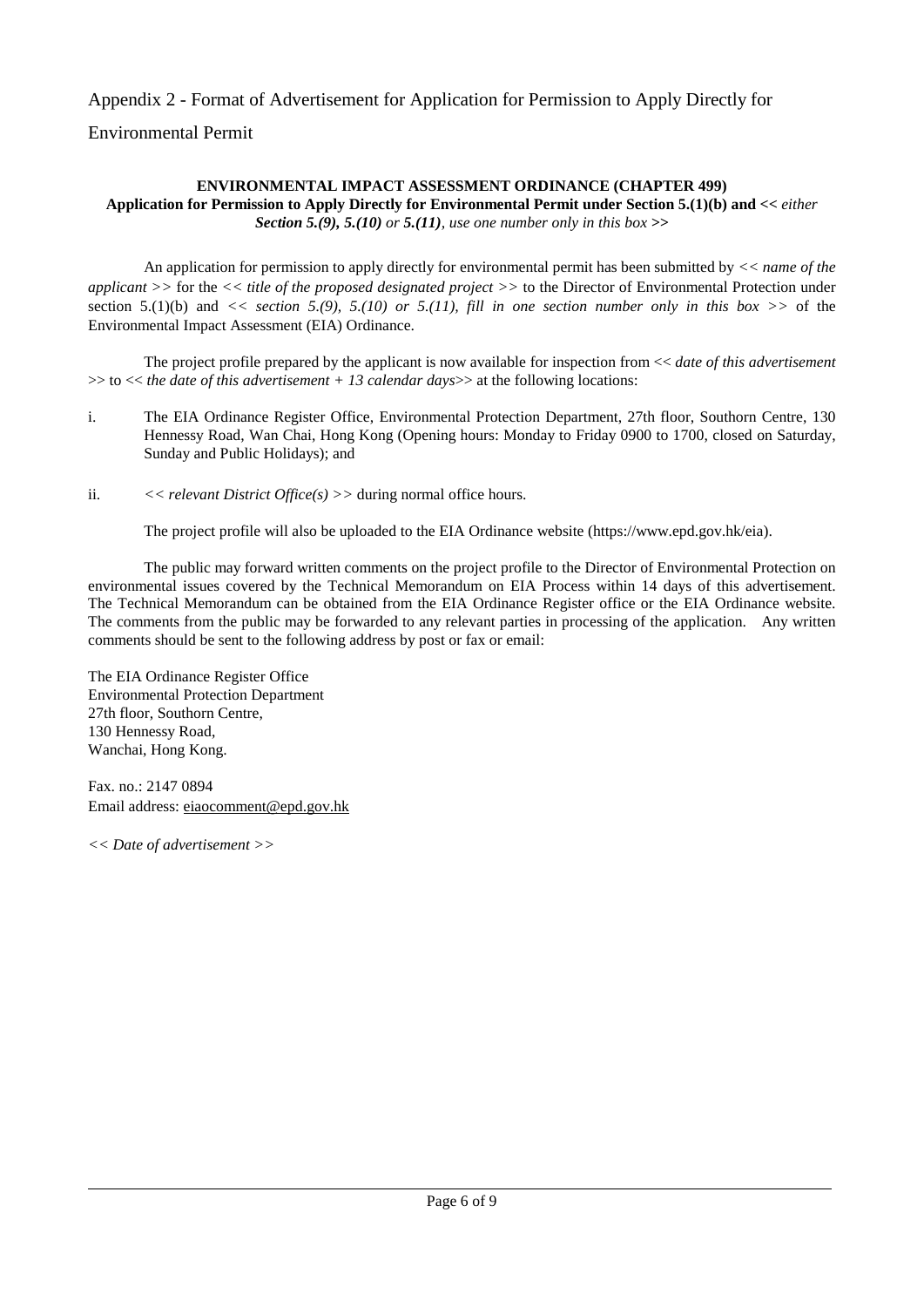Appendix 3 - Format of Advertisement for Application for Approval of EIA Report

#### **ENVIRONMENTAL IMPACT ASSESSMENT ORDINANCE (CHAPTER 499) Public Inspection of Environmental Impact Assessment Report under Section 7.(1)**

An application for approval of environmental impact assessment (EIA) report for the << *title of the proposed designated project* >> has been submitted by << *name of the applicant* >> to the Director of Environmental Protection under section 6.(2) of the EIA Ordinance.

The EIA report prepared by the applicant is now available for the public to inspect under section 7.(1) of the Ordinance from <<*date of the first advertisement*>> to <<*date of the first advertisement + 29 calendar days*>> at the following locations:

- i. The EIA Ordinance Register Office, Environmental Protection Department, 27th floor, Southorn Centre, 130 Hennessy Road, Wan Chai, Hong Kong (Opening hours: Monday to Friday 0900 to 1700, closed on Saturday, Sunday and Public Holidays); and
- ii. *<< the applicant's office address and opening hours >>*; and
- iii. *<< relevant District Office(s) >>* during normal office hours.

The EIA report will also be uploaded to the EIA Ordinance website (https://www.epd.gov.hk/eia).

The public may seek clarification or assistance in understanding the EIA report from the << *name of the applicant* >> at << *telephone numbers* >> during office hours << *the applicant's office opening hours* >>. The public may forward written comments on the EIA report to the Director of Environmental Protection on environmental issues covered by the Technical Memorandum on EIA Process before the public inspection period expires. The Technical Memorandum can be obtained from the EIA Ordinance Register office or the EIA Ordinance website. The comments from the public may be forwarded to the applicant or any relevant parties in processing of the application. Any written comments should be sent to the following address by post or fax or email:

The EIA Ordinance Register Office, Environmental Protection Department, 27th floor, Southorn Centre, 130 Hennessy Road, Wanchai, Hong Kong.

Fax. no. : 2147 0894 Email address : eiaocomment@epd.gov.hk

Date of the first advertisement: << *Date of the first advertisement* >> Date of this advertisement: << *Date of this advertisement* >>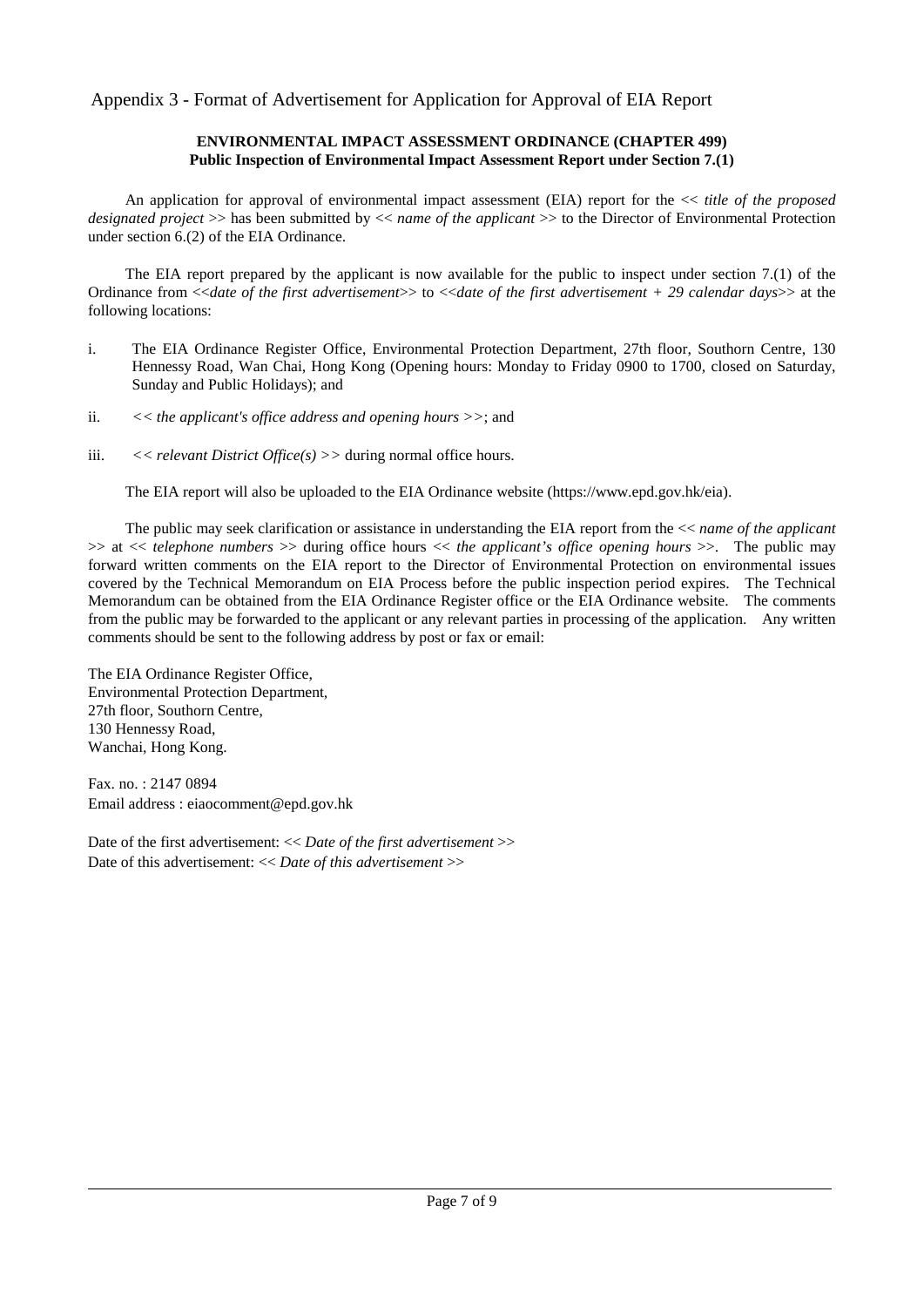## Appendix 4

l

### **Environmental Impact Assessment Ordinance Confirmation of Advertisement for the Availability of Project Profile**

From: To: EIA Ordinance Register Office (Fax. no.: 2147 0894)

Date:

Tel. no.:

Please complete the following and return it by fax to 21470894, with a copy of the advertisements appeared in the newspapers, on the day the advertisement has been made.

1. Title of the Designated Project:

- 2. Reference No. of Application:
- 3. The Name of the Chinese Newspaper and the Date of Advertisement:
- 4. The Name of the English Newspaper and the Date of Advertisement:
- 5. Number of pages faxed: